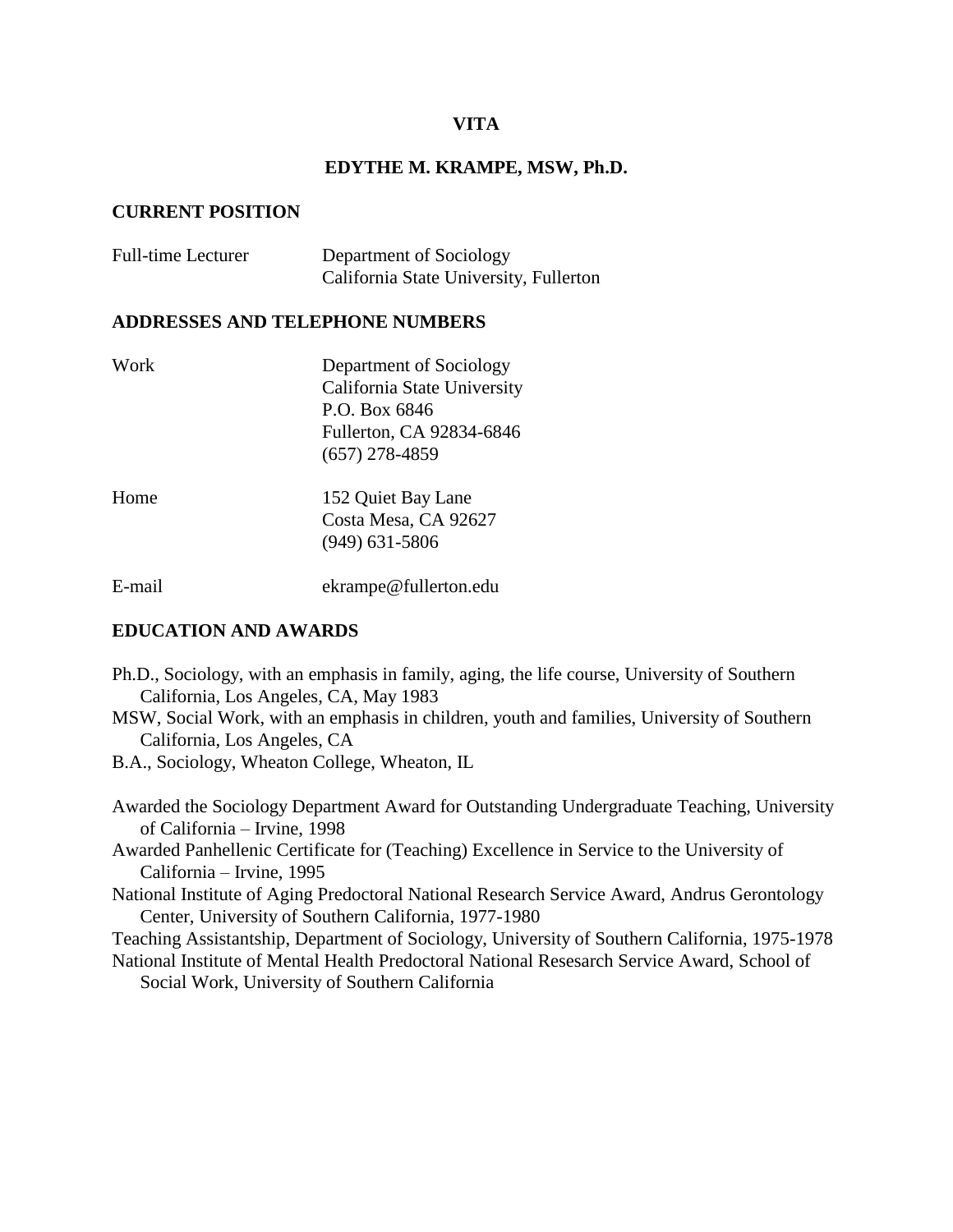## **PROFESSIONAL EXPERIENCE**

- 1969-1971 Clinical Social Worker San Gabriel Valley Mental Health Services, Arcadia, CA (part of Los Angeles Department of Mental Health)
- 1967-1969; 1972-1974 Medical Social Worker Los Angeles County University of Southern California Medical Center, Los Angeles, CA. Medical social worker with pediatrics, psychosomatic medicine, rheumatology, endocrinology departments.
- 1966-1967 Child Welfare Worker Los Angeles County Child Welfare Services, El Monte, CA

# **TEACHING POSITIONS**

- 1999-2000; 2001-Present: Full-time Lecturer, Department of Sociology, California State University, Fullerton, CA
- 1986-1993; 1997-1999, 2000-2001: Part-time Lecturer, Department of Sociology, California State University, Fullerton, CA
- 1994-2008: Lecturer, Department of Sociology, University of California, Irvine
- 1985-1997: Lecturer, Department of Child Development, California State University, Fullerton, CA
- 1983-1987: Lecturer, Department of Behavioral Sciences, California State Polytechnic University, Pomona, CA
- 1981-1985: Assistant Professor (1981-1983 temporary position) and lecturer (1983-1985), Social Sciences Division, Chaffey College, Alta Loma, CA

# **COURSES TAUGHT**

- Seminar on Aging (graduate), Seminar on the Family (graduate), Families & Aging Seminar (graduate), Sociology of Aging, Adult Development, Sociology of the Family (upper division), Marriage & Family (lower division), Social Psychology of Families and Intimate Relationships, Sociology of Childhood, Upper Division Writing Course, Sociology of Education, Social Work, Social Work Practice, Introduction to Sociology, Social Problems,
- Chaired 11 Masters' thesis committees, 3 Masters' projects, and 2 Masters' comprehensive exam committees.
- Supervised over 20 Independent Studies and Capstone projects
- Sponsored a minority student to obtain a Minority Pregraduate Mentor Program research award (\$750) to conduct research with me (UCI)

Mentor for a McNair Scholar and California Pre-Doctoral Program Scholar (2003-2005)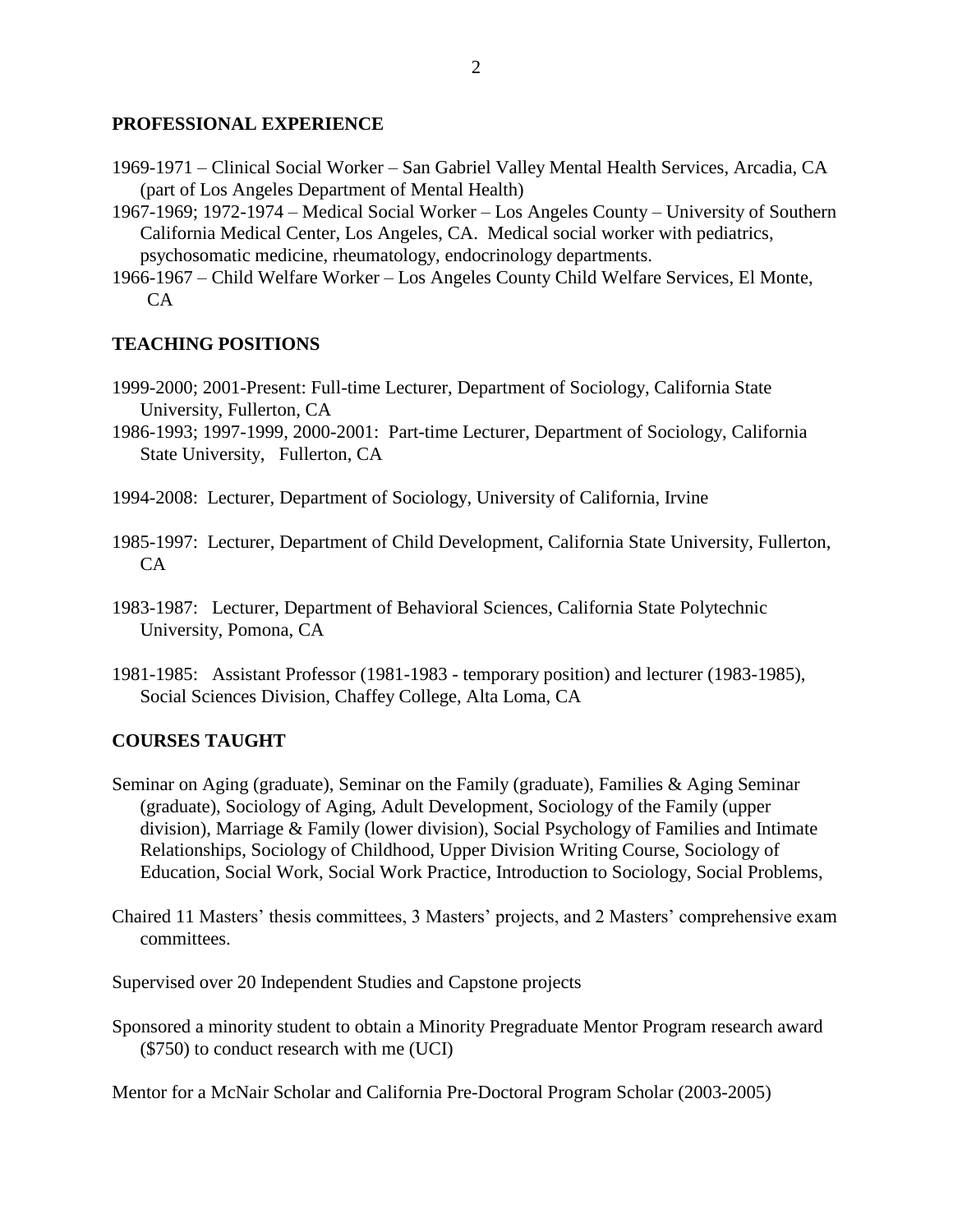### **AREAS OF RESEARCH SPECIALIZATION**

Father presence; intergenerational relationships; the father-adult daughter relationship in middle age and later life; childhood father loss, grief and depression: obesity, and eating disorders in middle aged and older women

# **REFEREED JOURNAL ARTICLES**

- Krampe, E. M. (2009). When is the father really there? A conceptual reformulation of paternal presence. *Journal of Family Issues, 30,* 875-897.
- Thomas, P. A., Krampe, E. M., & Newton, R. R. (2008). Father presence, family structure, and feelings of closeness to the father among adult African American children. *Journal of Black Studies*, 529-546.
- Krampe, E.M., and Newton, R. R. (2006). The Father Presence Questionnaire: A new measure of the subjective experience of being fathered. *Fathering, 4,* 159-190.
- Krampe, E.M. (2003). The inner father. *Fathering, 1,* 131-148.
- Krampe, E. M. & Fairweather, P.D. (1993). Father presence and family formation: A theoretical reformulation. *Journal of Family Issues,14,* 572-591.
- Bengtson, Vern & deTerre, E. M. (1980). Aging and family relations. *Marriage and Family Review, 2,* 51-76.Reprinted in Veever, J. E. (ed.), *Continuity and change in marriage and family.* Toronto, Ont: Holt, Rinehart & Winston of Canada, Ltd., 1991.

# **ARTICLES SUBMITTED FOR PUBLICATION.**

- Krampe, E. M., & Newton, R.R. (2008). Remembering the Father: Age, ethnicity, family structure, and middle aged and older women's relationships with their fathers. Article submitted to *Research on Aging.* Status: Revise and resubmit.
- Krampe, E.M., & Newton, R.R. (2009). Oh my papa: Family structure, childhood father loss, and adult women's relationships with their fathers. Paper submitted for publication to the *Journal of Family Issues.*

### **BOOK REVIEWS**

- Krampe, E.M. (2004). Working and growing up in America today. *Contemporary Sociology, 33,* 298-300.
- Krampe, E.M. (2003). My baby's father: Unmarried parents and paternal responsibility. *Journal of Marriage and Families, 65*, 500-501.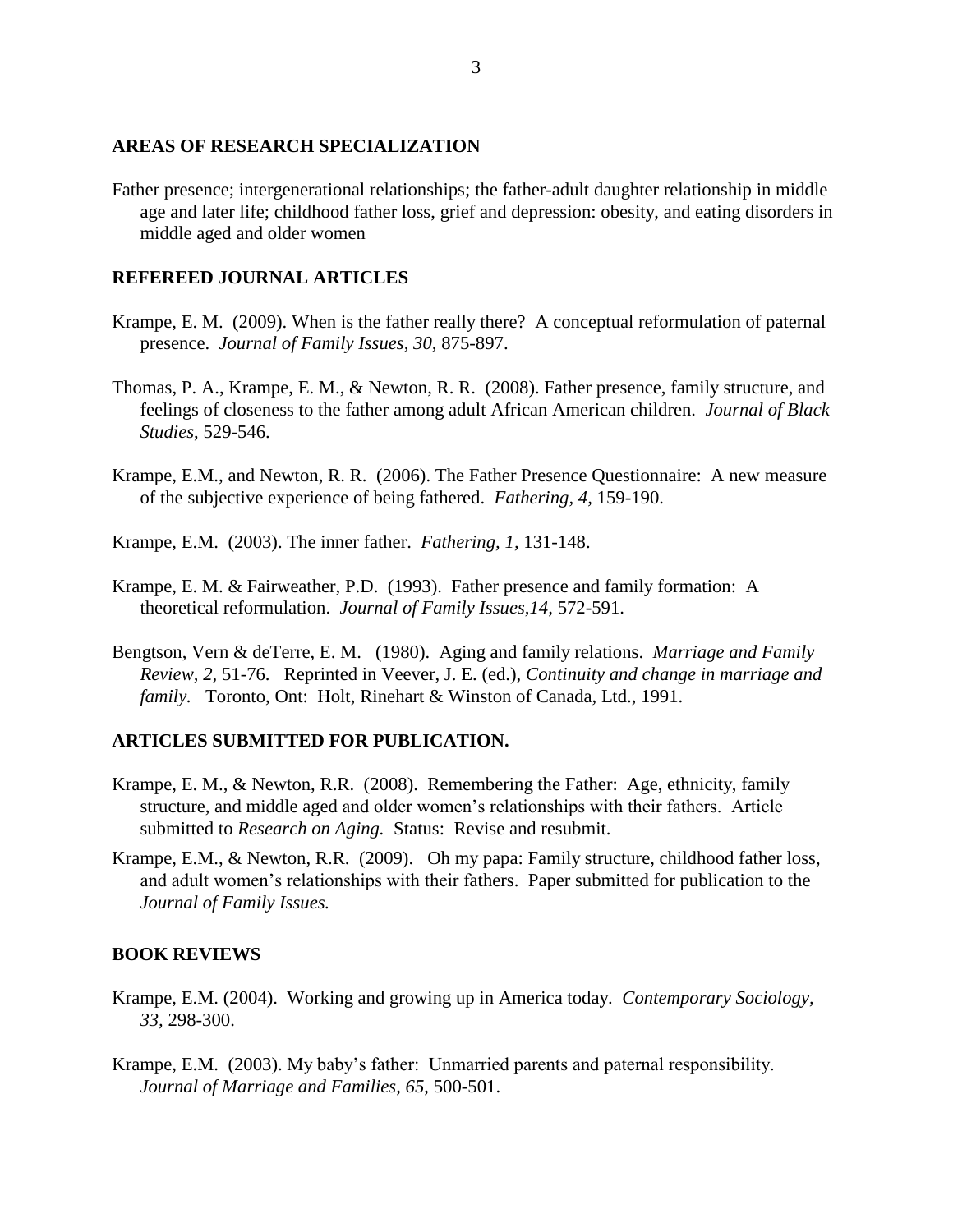#### **OTHER PUBLICATIONS**

- Krampe, E. M. (1983). *Familial antecedents of the father-daughter relationship.* Unpublished doctoral dissertation, University of Southern California, Los Angeles, CA
- deTerre, E.M. (1978). Federally funded manpower training and the older woman. In J. Treas & R. Walther (Co-investigators), *Final report: Aged and pre-aged women: Analysis of needs* (pp. 101-128). Administration on Aging Grant No. 90-A-1015.
- Krampe, E. M. *This little child went to Head Start; This little child stayed home.* Unpublished master's thesis, School of Social Work, University of Southern California, Los Angeles, CA

## **WORK IN PROGRESS**

- Krampe, E.M. It works if you work it: Recovery and relapse among middle-aged and older women attending Overeaters' Anonymous meetings.
- Krampe, E. M., and Newton, R. R. Esteeming the father: Father presence in middle-aged and older woman.
- Krampe, E. M., & Newton, R. R. Mama done told me: Young adult women's relationships with their fathers.

#### **SESSION ORGANIZER**

- Krampe, E.M. (2010, April). Organizer and Presider. Session on Intergenerational Relationships. Annual meeting of the Pacific Sociological Association, Oakland, CA
- Krampe, E.M. (2009, April). Organizer and Presider: Session on Intergenerational Relationships. Annual meeting of the Pacific Sociological Association, San Diego, CA
- Krampe, E.M. (2007, April). Organizer and Presider: Session on Interngenerational Relationships. Annual meting of the Pacific Sociological Association, Oakland, CA

### **CONFERENCE PRESENTATIONS**

Krampe, E.M., & Newton, R.R. (2010, Aug.). Remembering the father: Middle-aged and older women's relationships with their fathers. Paper to be presented at the Annual Meeting of the American Sociological Association, Atlanta, GA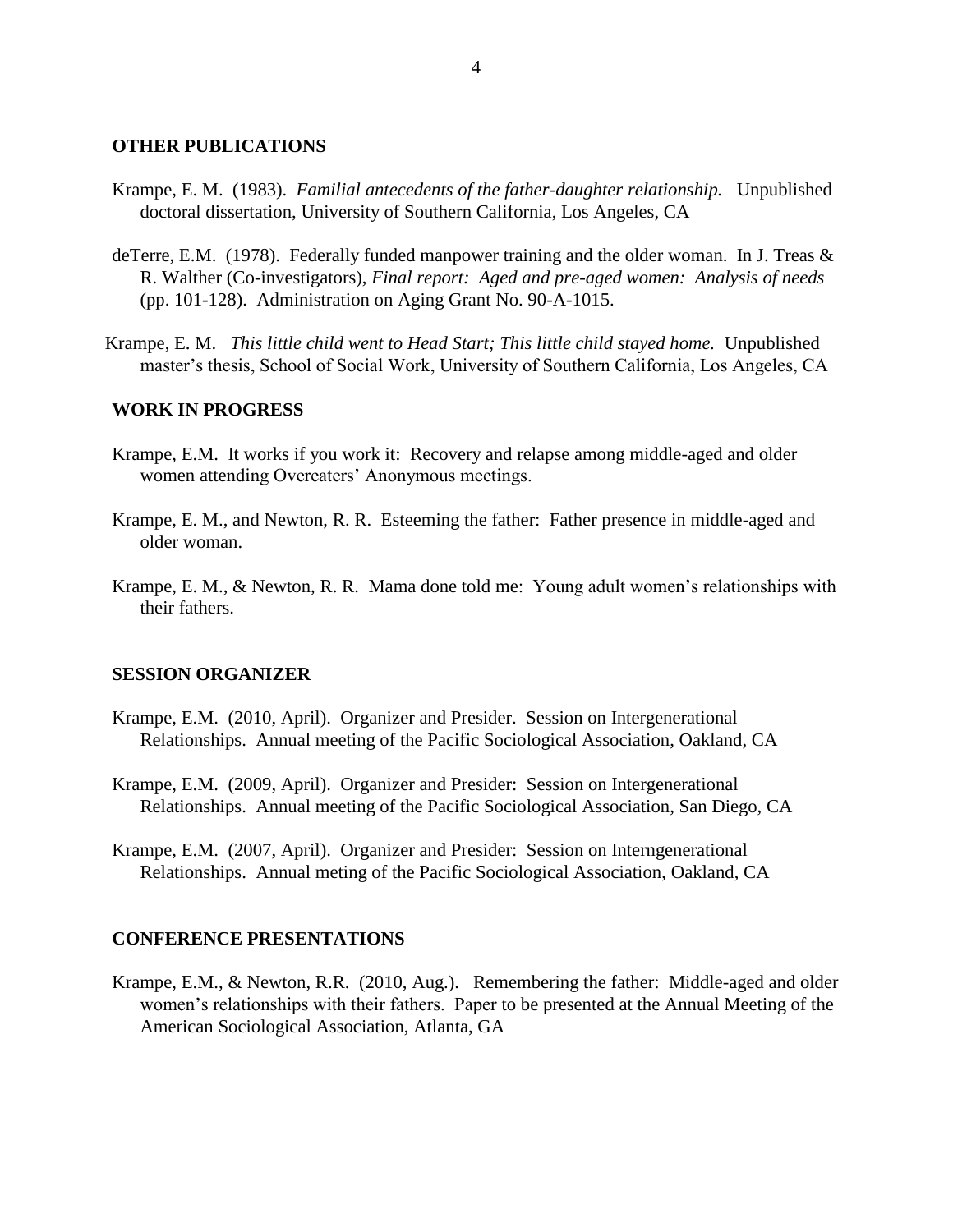- Krampe, E.M., & Newton, R.R. (2010, April). Mama done told me: Young adult women's relationships with their fathers. Paper to be presented at the Annual Meeting of the Pacific Sociological Association, Oakland, CA
- Krampe, E.M., & Newton, R.R. (2009, April). Family structure, childhood father loss, and adult women's relationships with their fathers. Paper presented at the Annual Meeting of the Pacific Sociological Association, San Diego, CA
- Krampe, E.M., & Newton, R.R. (2008, Nov.) What do daughters want?: Young adult women's relationships with their fathers. Paper presented at the Theory Construction and Research Methodology Workshop at the Annual Meeting of the National Council on Family Relations, Little Rock, AR
- Krampe, E. M., & Newton, R. R. (2008, Aug.). Oh my papa: An exploration of middle age and older women's relationships with their fathers. Paper submitted for presentation to the Annual Meeting of the American Sociological Association, Boston, MA
- Krampe, E.M., & Newton, R. R. (2007, Apr.). Father presence in middle age and older women. Paper presented at the annual meeting of the Pacific Sociological Association, Oakland, CA
- Krampe, E. M., (2006, Nov.). When is the father really there? A reconceptualization of father presence. Paper presented at the Theory Construction and Research Methodology Workshop at the annual meeting of the National Council on Family Relations, Minneapolis, MN
- Krampe, E. M., & Newton, R. R. (2006, April). Reconceptualizing and measuring father presence: A confirmatory factor analysis of the Father Presence Questionnaire. Paper to be presented at the Annual Meeting of the Pacific Sociological Association, Hollywood, CA
- Krampe, E.M. & Newton, R.R. (2004, August). A new measure of an instrument to measure father presence: The Father Presence Questionnaire. Paper presented at the Annual Meeting of the American Sociological Association, San Francisco, CA
- Krampe, E.M. (2003, April). When is the father really there? Father presence from the viewpoint of the child. Paper presented at the Annual Meeting of the Pacific Sociological Association, Pasadena, CA
- Krampe, E.M. (2002, August). The memory of the father: Father presence in middle-aged and older adults. Paper presented at the Annual Meeting of the American Sociological Association, Chicago
- Krampe, E.M. (2002, August). The study of father presence: The child as knower. Paper presented at the Annual Meeting of the American Sociological Association, Chicago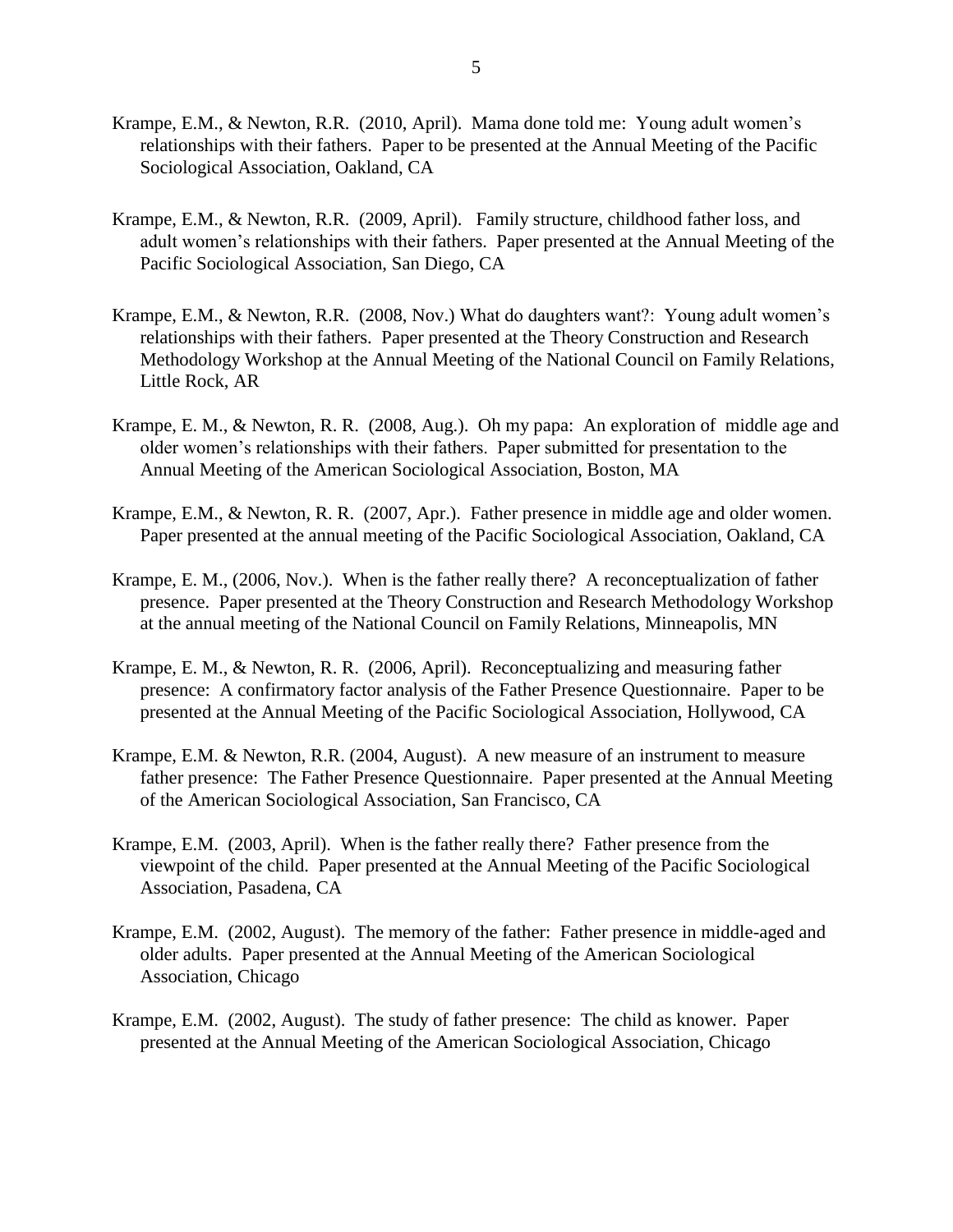- Krampe, E.M. (2002, June). The Father Presence Questionnaire: A new instrument for measuring the paternal relationship of adults. Paper presented at the Family Research Consortium Summer Institute, Charlotte, NC
- Krampe, E.M. (2001, June). Paternal, maternal, and marital influences on father presence in a multi-ethnic young adult sample. Paper presented at the Family Research Consortium Summer Institute, South Lake Tahoe, CA
- Krampe, E.M. (1999, November). The Inner Father. Paper presented at the annual meeting of the National Council on Family Relations, Irvine, CA
- Krampe, E.M. (1999, November). The Measurement of Father Presence: The Father Presence Questionnaire. Paper presented at the annual meeting of the National Council on Family Relations, Irvine, CA
- Krampe, E.M. (1999, August). Teaching the Sociology of Childhood. Presentation made at the annual meeting of the American Sociological Association, Chicago, IL
- Krampe, E. M. (1999, August). Family correlates of the father-daughter relationship. Paper presented at the annual meeting of the American Sociological Association, Chicago, IL
- Krampe, E. M., Fairweather, P. D., & Nelson, C. H. (1998, June). When is the father really there? Father presence in the prenatal period and the first year of life. Poster presented at the Family Research Consortium Summer Institute, Blaine, WA
- Krampe, E. M. (1997, November). What do daughters want? College women's childhood closeness to the father and relationship outcome in early adulthood. Paper presented at the annual meeting of the National Council on Family Relations, Crystal Cay, VA
- Krampe, E. M., Nelson, C. H., & Fairweather, P. D. (1996, April). He said, she said: Fathers' and mothers' views of fathering during the prenatal period and in the first year of life. Paper presented at the biennial meeting of the International Conference of Infant Studies, Providence, RI.
- Krampe, E. M. & Fairweather, P. D. (1995, November). Bringing the father in: The father in the mother. Paper presented at the annual meeting of the National Council on Family Relations, Portland, OR.
- Krampe, E. M., Fairweather, P. D., & Nelson, C. H. (1995, March ). An exploratory study of father presence in the prenatal and postnatal periods. Poster presented at the biennial meeting of the Society for Research on Child Development,Indianapolis, IN.
- Krampe, E. M. , Nelson, C. H., & Fairweather, P. D. (1994, November). Fathers' and mothers' perceptions of father presence in the prenatal period. Paper presented at the annual meeting of the National Council on Family Relations, Minneapolis, MN.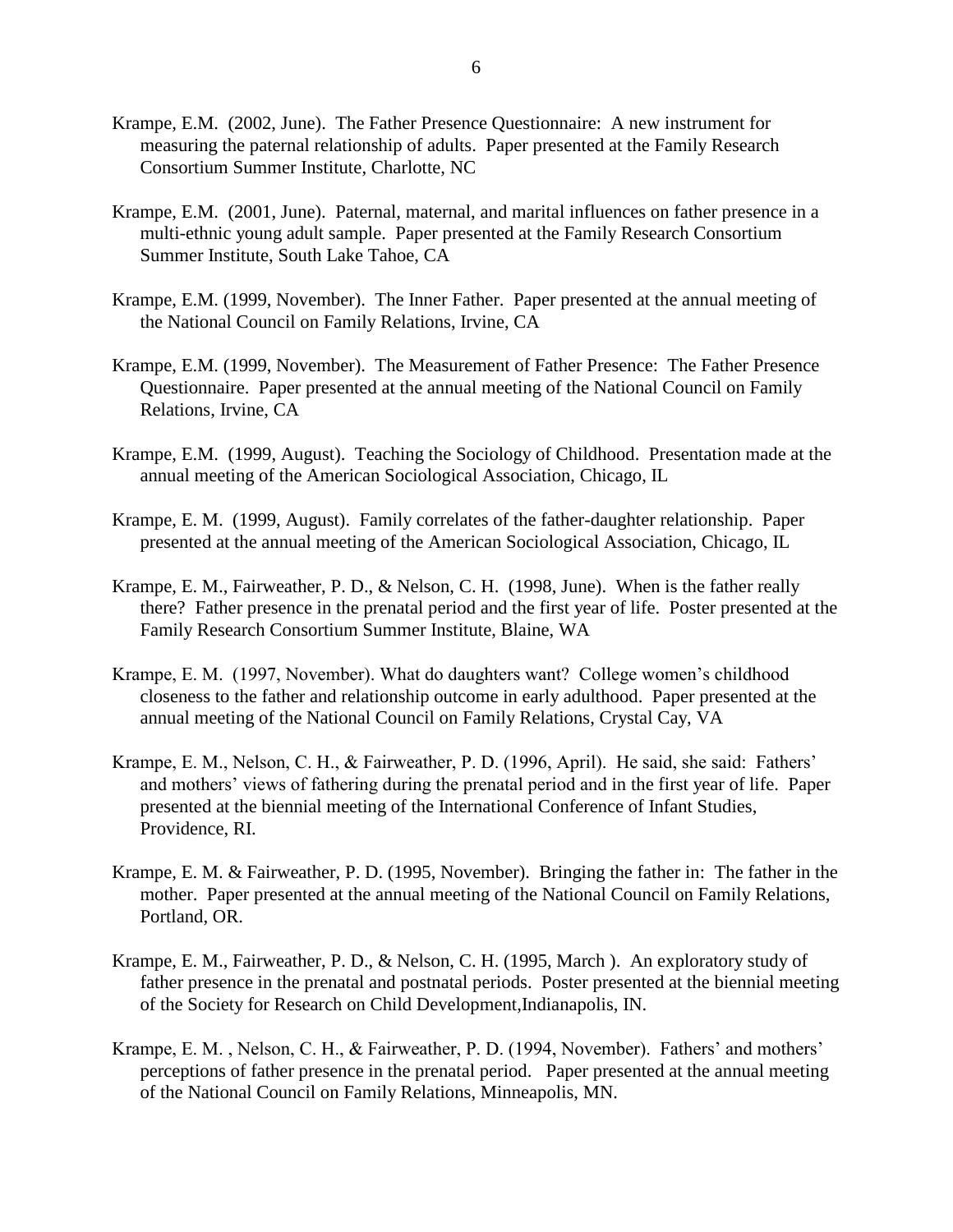- Krampe, E. M. & Fairweather, P. D. (1993, November). The study of father presence: The child as knower. Paper presented at the annual meeting of the National Council on Family Relations, Baltimore, MD.
- Krampe, E. M. (1991, April). Father presence and the transition to parenthood in three ethnic samples. Paper presented at the annual meeting of the Pacific Sociological Association, Irvine, CA.
- DeTerre, E. M. (1981, November). The case of the disappearing father: The social construction of parenthood in Parents' Magazine, 1927-1976. Paper presented at the annual meeting of the National Council on Family Relations, Milwaukee, WI.
- DeTerre, E. M. & Treas, J. (1978, April). The marriage of the female and family life cycles: A critique. Paper presented at the annual meeting of the Pacific Sociological Association. Spokane, WA.

### **RESEARCH GRANTS**

College of Humanities and Social Sciences Dean's Summer Research Award, \$3000, 2007. California State Summer Stipend, CSUF, \$3500, 2001. California State Summer Stipend, CSUF, \$3500, 1999. Faculty Research Service Award, UCI, \$700, 1999. California State Mini-Grant, CSUF, \$5000, 1990. Biomedical Research Grant, University of Southern California, \$150, 1979.

# **UNIVERSITY SERVICE AND PROFESSIONAL ACTIVITIES**

### **California State University, Fullerton**

- 2009 Present Ad Hoc Committee Chair for Dual Masters' Degree Programs, Gerontology Program Council
- 2009-2010 Member, Sociology Department Undergraduate Curriculum Committee 2009 – Assisted with Welcome to Fullerton Day
- 2008-2009 Member, Sociology Department Undergraduate Curriculum Committee
- 2008 Member of the Advisory Board for development of the Certificate in Forensic Social Work, Extended Education.
- 2008 Assisted with planning Sociology Week. Procured Loretta Sanchez as a speaker. Chaired the graduate symposium with graduate students and alumni.
- 2008 Spring semester. Graduate Coordinator for the Department of Sociology.
- 2007 2008. Member of the Graduate and Student Relations Committees.
- 2007 Co-chair, Sociology Chair Selection Committee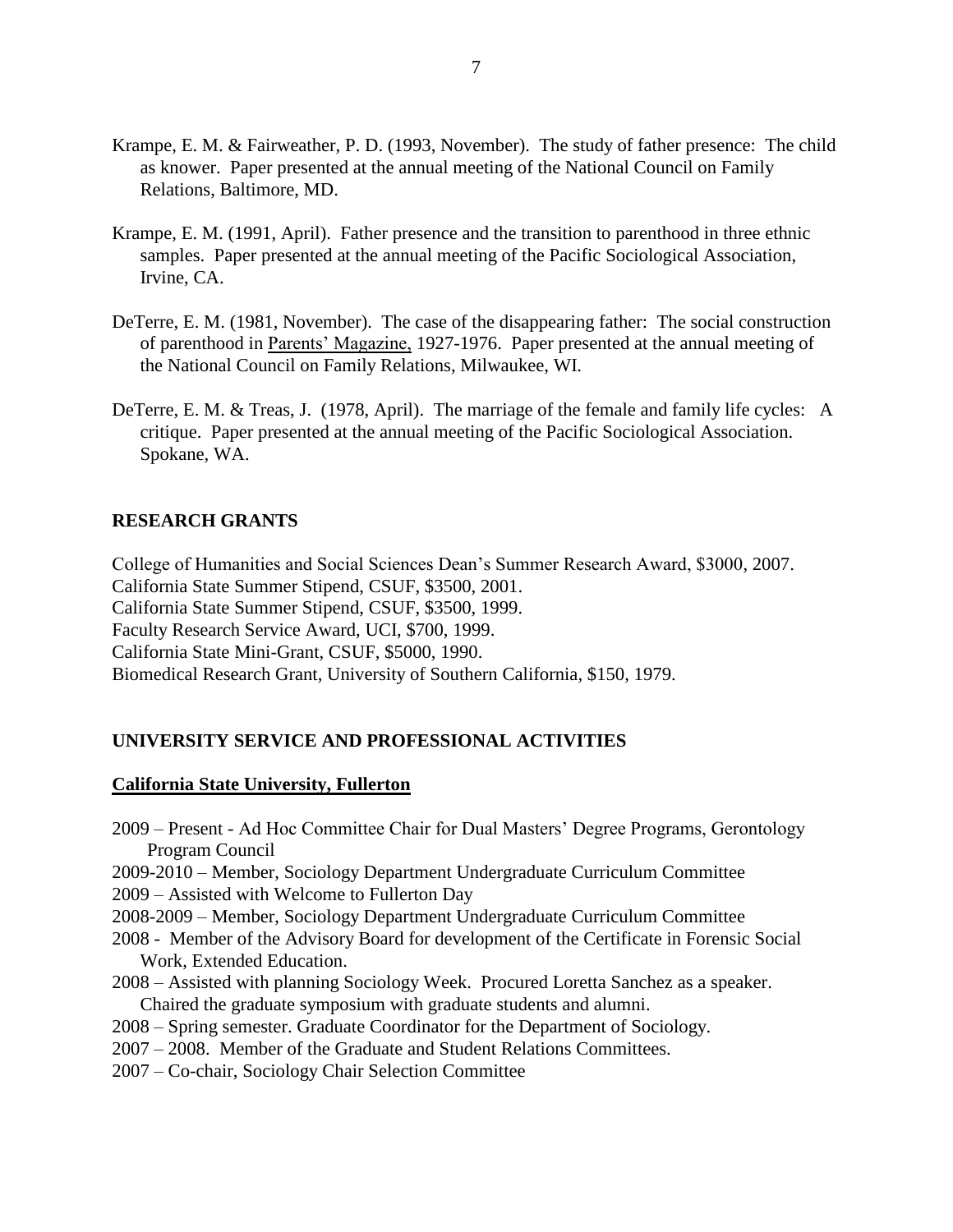2006 (May – October) – Member, Town Hall Planning Committee on the Death Penalty. Presentation on October, 25, 2006.

2006 – Present – Sociology Internship Coordinator.

2004 (November) – Invited Speaker, "The Father Presence Questionnaire". Presentation during Sociology Week.

- 2004 (March) Presentation, "Oh My Papa: College Women's Childhood Closeness to the Father and Relationship Outcome in Early Adulthood." Presentation at the Women's Cultural Resources Center.
- 2003-2004 Chair, Library, Research, and Technology Committee; Chair of two graduate thesis committees, co-chair of one committee, and member of fourth committee.
- 2003 (November) Invited speaker, Sociology Day, on "The Father Presence Questionnaire."
- 2003 (April) Invited speaker, Gerontology Directors' Brown Bag series, on "The Memory of the Father: Father Presence in Middle-Aged and Older Adults"
- 2002-2007 Assisted with Fall Preview and Welcome to Fullerton Days (fall and spring semesters)

2002-2004 – Member, Sociology Department Graduate and Library, Research, & Technology **Committees** 

- 2002 Chair, Sociology Day
- 2001 Present Member of the CSUF Gerontology Program Council
- 2000-2001 Ad Hoc Member of Sociology Day 2001 Committee
- 1999 –2000; 2001-2002 Member, Sociology Department Student Relations and Library/Technology Committees; Chair, Student Relations Committee and Sociology Day 2000
- 1999-2000 Chaired 3 G.E. Review Committees and member of fourth committee.
- 1992-Present Associate, Center for Collaboration for Children
- 1992-1993 Member, Qualitative Research Interest Group, an interdisciplinary colloquium
- 1991 (April) Co-Coordinator, Child Abuse Prevention Program, Department of Child Development

1990-1995 - Adjunct Faculty Member, Gerontology Certificate Program, Extended Education, CSUF. Taught course on Social Aspects of Aging.

## **University of California - Irvine**

2001 (February) – Invited speaker on "The Father Presence Questionnaire: A New Instrument for Measuring Paternal Experience in the Son or Daughter" at the Sociology House (a residence for sociology majors)

1998 (March) - Given Sociology Department Award for Outstanding Undergraduate Teaching

- 1998 (February) Gave invited presentation at the Sociology House, "Do Children Need to Live with Their Biological Parents?"
- 1997 (June) Invited guest at Honors' Night Graduation Ceremony
- 1997 (January) Gave invited address, "A Factor Analysis of Father Presence in the Prenatal Period and the First Year of Life" at Sociology Department Human Services Certificate Program
- 1996 (June) Invited guest at Honors' Night Graduation Ceremony
- 1995 (May) Awarded Panhellenic Certificate for (Teaching) Excellence in Service to UCI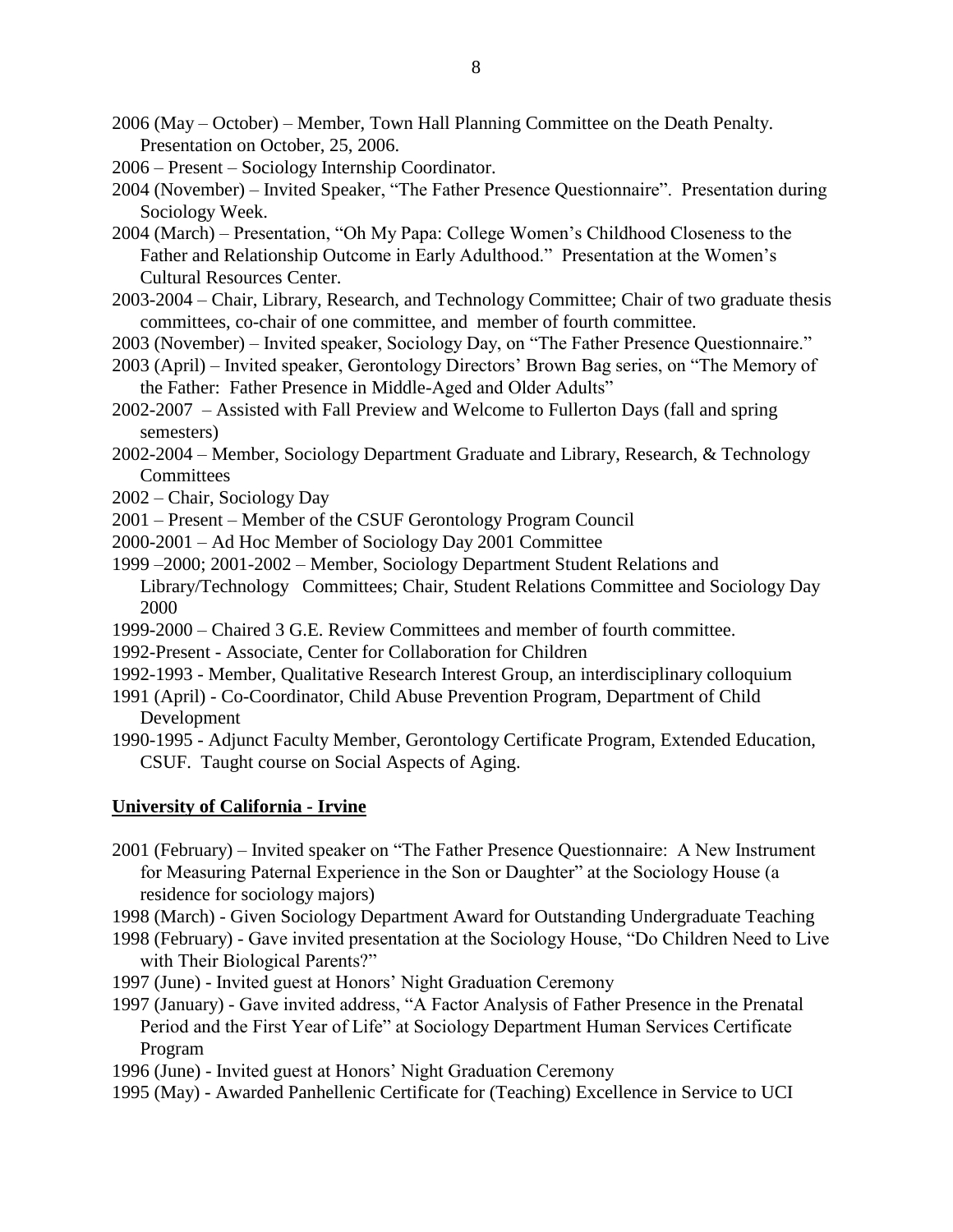- 1995 (April) Gave invited address, "What Do Daughters Want? College Women's Perceptions of Their Relationships With Their Fathers" at Sociology Department Human Services Certificate Program
- 1994-1995 Developed courses for the Sociology Department on the Sociology of Childhood, Sociology of Education, Social Psychology of Families & Intimate Relationships, and Social Work

## **Community Service and Professional Activities**

- 2010 (February) Speaker at Heritage House, a facility for young mothers recovering from drug addiction, Costa Mesa, CA
- 2009 (Mar. Sept.) Ad hoc committee for Best Article Award, Men in Families Focus Group, National Council on Family Relations, 2009.
- 2008 (September). Invited speaker at Heritage House, a facility for young mothers recovering from drug addiction, Costa Mesa, CA
- 2006 (July) 2009 Representative to Orange County building, Orange County Fair booth on eating disorders.
- 2005 (May) Invited speaker at Heritage House, a facility for young mothers recovering from drug addiction, Fullerton, CA
- 2005 (March) Invited speaker on "Eating Disorders" at Health Week, Long Beach City College (Pacific Coast Highway campus), Long Beach, CA
- 2003 (November) 2008. Program Chair, Workshop on "Eating Healthily through the Holidays" at Costa Mesa Community Center, Costa Mesa, CA

1999 (March) - Invited speaker on "The Meaning of Father Presence: Theory and Research," at Generation Foundation Forum, a professional group of licensed psychotherapists, Laguna Hills, CA

- 1997 (May) Invited speaker on "Father Presence, the Mother, and the Father-Mother Relationship," at Workshop on the Family presented by the Generation Foundation, Orange, CA
- 1996 (June) Contributor to the 1996 Edition of the American Sociological Association Teaching Sociology of Education Handbook
- 1995 (January) Gave invited address, "The Father in the Mother: The Mother's Contribution to the Father-Child Relationship" to Parents' Group, Our Lady Queen of Angels Church, Newport Beach
- 1994 (November) Invited Chairperson, Co-Coordinator and Speaker, California Department of Social Services Program, "The Time for Father Presence." Presentation and Training Session for Eloise Anderson, Director, Deputy Directors of All Social Service Programs and Selected Staff Members, Chairs of Both Legislative Committees on Social Services and Selected Staff Members, The Director of Probation Services and Selected Staff, the Directors of Many of the 58 County Departments of Social Services and Selected Staff Members, Sacramento
- 1992 (June) Gave Invited Address to Graduate Department of Dance Therapy, UCLA, "The Child"
- 1990-2000 Visiting Lecturer, Southern California College of Optometry." Give annual invited address on the social aspects of aging for gerontological optometry course